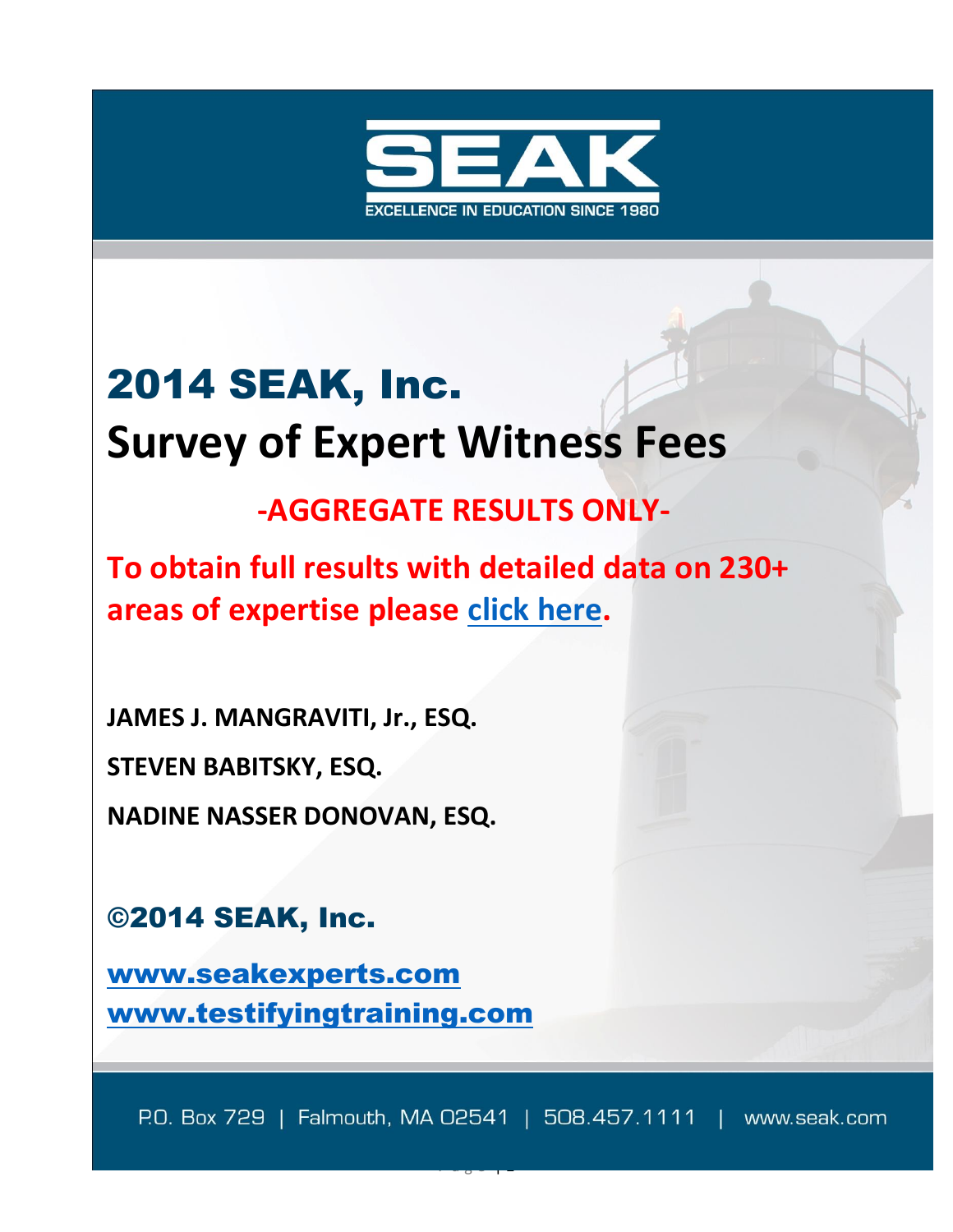#### **Related Products and Services by SEAK, Inc.-The Expert Witness Training Company**

#### TEXTS [\(www.seak.com\)](http://www.seak.com/)

*How to Write an Expert Witness Report How to Market Your Expert Witness Practice: Evidence Based Best Practices How to Become a Dangerous Expert Witness: Advanced Techniques and Strategies Depositions: The Comprehensive Guide for Expert Witnesses Cross-Examination: The Comprehensive Guide for Experts The Biggest Mistakes Expert Witnesses Make: And How to Avoid Them The A-Z Guide to Expert Witnessing How to Prepare Your Expert Witness for Deposition*

#### SEMINARS [\(www.seak.com\)](http://www.seak.com/)

*National Expert Witness Conference (annual since 1990) How to Be an Effective Expert Witness How to Start and Build a Successful Expert Witness Practice How to Market Your Expert Witness Practice Advanced Testifying Skills for Experts: The Master's Program How to Write a Bulletproof Expert Report Advanced Trial Skills Workshop for Expert Witnesses Law School for Expert Witnesses*

Practice Aids [\(www.seak.com\)](http://www.seak.com/) *SEAK Expert Witness Retention Contract*

DVD VIDEOS [\(www.seak.com\)](http://www.seak.com/)

*The Expert Deposition: How to Be an Effective and Ethical Witness Winning Over the Jury: Techniques for Experts That Work Cross-Examination: How to Be an Effective and Ethical Expert Witness The Most Difficult Questions for Experts: With Answers*

#### DIRECTORIES *[\(www.seakexperts.com\)](http://www.seakexperts.com/) SEAK, Inc. National Directory of Expert Witnesses*

ONSITE CUSTOMIZED TRAINING (*[www.testifyingtraining.com\)](http://www.testifyingtraining.com/) Available for associations and organizations* 

#### ONE-ON-ONE ASSISTANCE TO EXPERT WITNESSES (*[www.testifyingtraining.com\)](http://www.testifyingtraining.com/)*

*Mentoring Report Writing Training and Assistance Marketing/Practice Building Assistance Deposition Training and Preparation Trial Training and Preparation* Daubert *Hearing Training and Preparation*

For more information, call SEAK at (508) 457-1111. Inquiries may also be addressed to SEAK, Inc. at P.O. Box 729, Falmouth, MA 02541. Fax (508) 540-8304; e-mail address: mail@seak.com; Internet address: www.seak.com.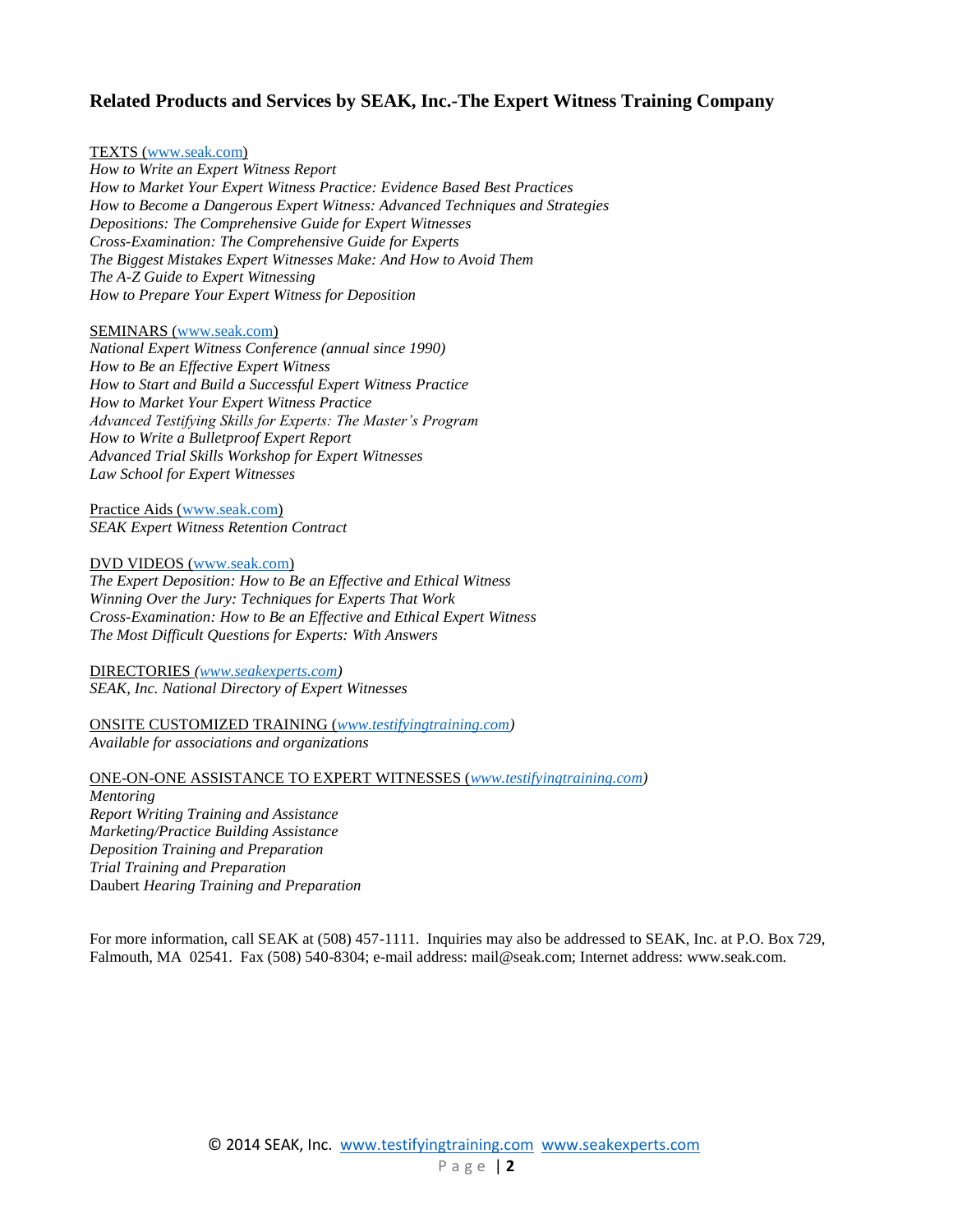## **INTRODUCTION**

This summary report has been prepared to provide the reader with detailed expert witness fee and billing information using a large sample size (almost 1,000 experts-many of whom had more than one area of expertise). All survey information was provided by the responding experts in May of 2014.

### **ANALYSIS OF AGGREGATE SURVEY RESULTS**

#### **Expert Rates**

Expert rates have increased modestly since SEAK's last survey in 2009. Average fees for testifying at trial have increased a total of only 2.9% over this five year period for an annual increase of less than 1%. On the other hand, average fees for file review and case preparation have increased 12% over five years, or 2.5% per year. Average hourly fees for depositions are up 6.4% over the past five years for an annual increase of 1.2%.

**Recommendation:** *Experts should review their fees annually and most should consider periodically increasing these fees.*

#### **Retainers**

81% of experts require an up-front retainer. This is up from 74% in SEAK's 2009 Survey. The average retainer has increased 17% to \$3,048. Of the experts who require retainers, 75% have at least a portion of this retainer be non-refundable. This is up from 70% in 2009.

**Recommendation:** *Experts should ask for an up-front retainer. Given that more than 4 out of 5 experts require a retainer, this will not be seen as an unusual requirement. This retainer should be at least partially non-refundable, as is the practice of 3 out of 4 experts. Experts should review their retainer requirements annually and most should consider periodically increasing such retainer amounts.*

#### *Daubert* **and Qualifications Challenges**

For most experts, legal challenges to their opinions' admissibility remain relatively rare. Fully 80% of those surveyed did not face such a challenge in the last five years. This is similar to the 2009 results in which 78% of experts surveyed did not face such a challenge in the previous 5 years. Successful challenges are even rarer. Of the subset of experts (20%) who reported being challenged, only 14% of these experts reported that one or more challenges were successful.

**Recommendation:** *For many types of experts,* Daubert *and other admissibility challenges can be expected to be quite rare. Other experts can routinely expect to face* Daubert *challenges. However, because the ramifications of exclusion can be devastating, vigilance is recommended to avoid and defeat such challenges.*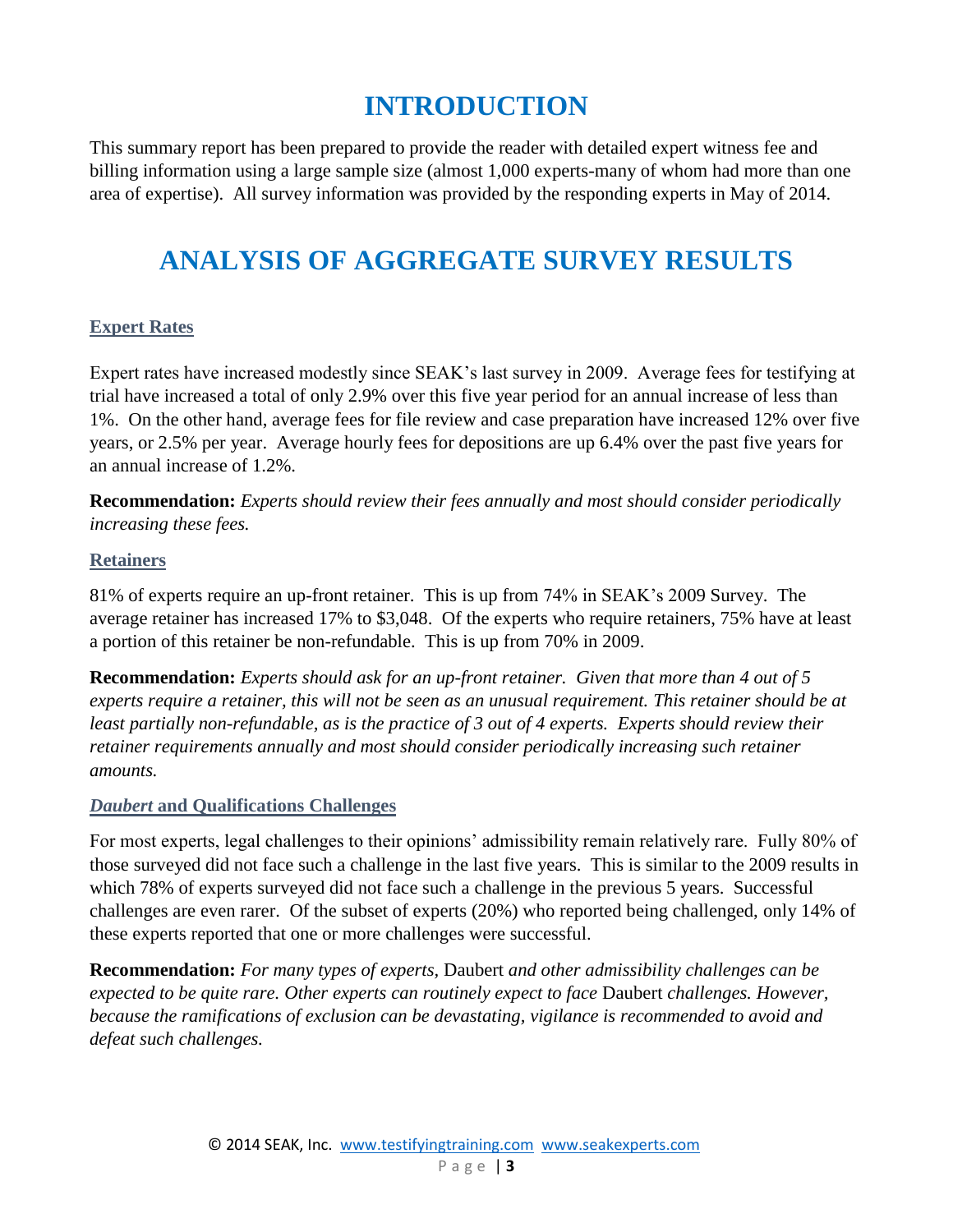#### **Cancellation Charges for Deposition and Trial**

Almost half of the experts surveyed charge cancellation fees for late notice cancellation of deposition (48%) and trial (47%). This is down slightly from 2009 (53%).

**Recommendation:** *Charging cancellation fees is a common practice. The authors suggest that experts reserve the right to charge cancellation fees, but that they only actually charge the client such fees to the extent that they are actually damaged by the late notice cancellation. Where possible, cancellation fees should be written off as a professional courtesy to build good will with and positive word of mouth from retaining counsel.*

#### **Rate Increases**

A full 34% of surveyed experts reported that they did not raise their rates in the last 5 years. Of the 66% of experts who reported raising their rates, these experts were **66 times more likely to report that raising their rates was a good decision rather than a decision that backfired.**

**Recommendation:** *Experts who haven't raised their rates to market rates should consider doing so. The odds are heavily in favor of this being a good business decision.*

**Advanced Payments for Depositions and Trials**

Approximately half of experts surveyed require advanced payments for depositions (53%) and trials (45%)

**Recommendation:** *Getting one's money up front is an excellent way to avoid collection difficulties. Approximately half of experts do this, which means it is a common practice that a large number of attorney clients do and will agree to. The authors recommend that experts emulate this common practice.*

#### **Minimum Charges for Depositions and Trials**

Approximately half of the experts surveyed have minimum charges for depositions (53%) and trials (50%). These average \$1,463 for depositions and \$2,406 for trials.

**Recommendation:** *Minimum charges for depositions and trials are commonly charged. Whether this is appropriate for any particular expert depends upon the circumstances and the location of the trial testimony (i.e. what kind of travel is required?). Minimum charges can be controversial and may be challenged. The authors do not recommend charging minimums unless there is a compelling reason to do so.*

#### **Written Retention Contracts**

34% of experts do not require retaining counsel to sign a written retention contract. A large majority of experts (66%) do require retaining counsel to sign a written retention contract.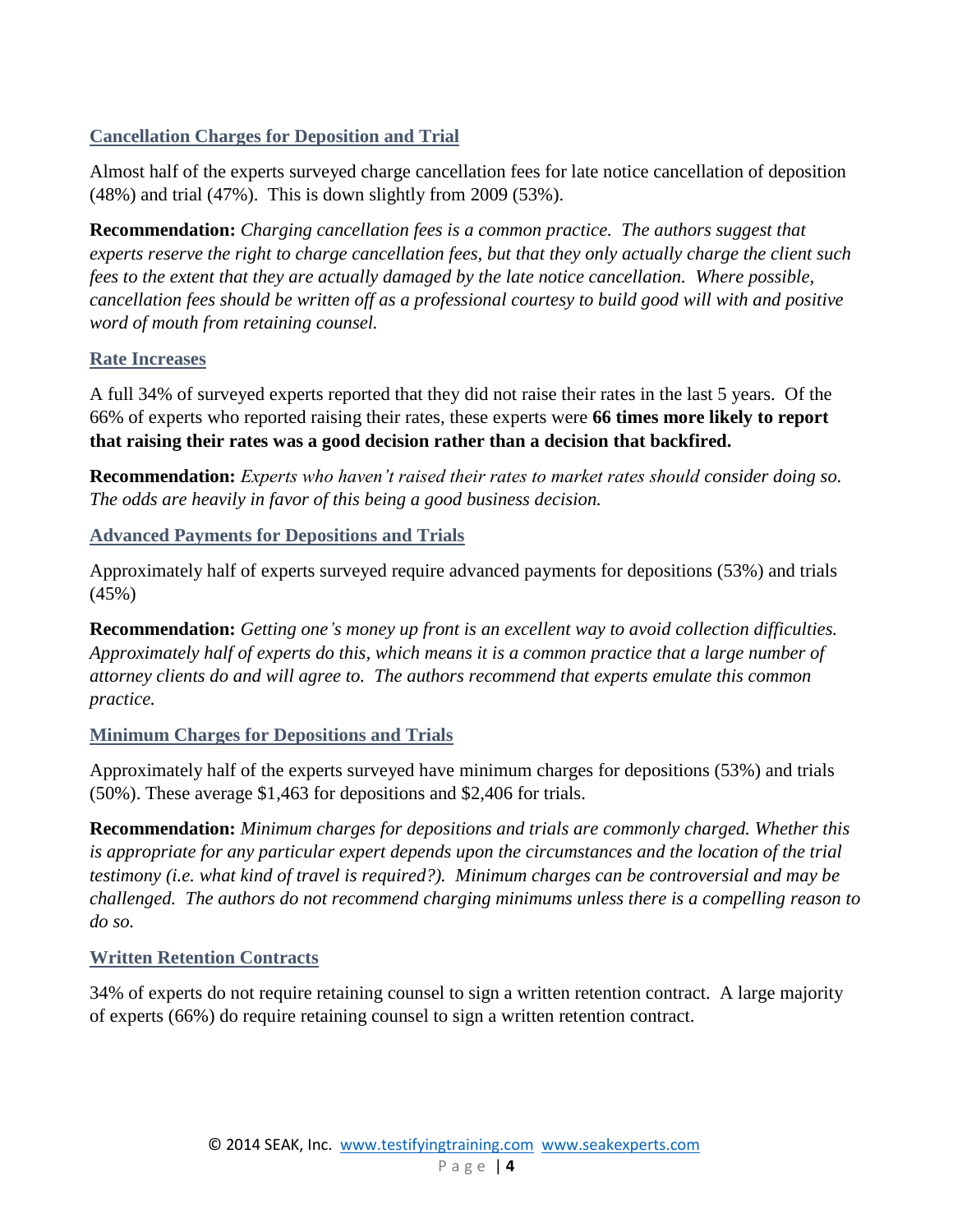**Recommendation:** *A well-written retention contract can eliminate or mitigate much of the risk involved in expert witnessing (financial, reputational, etc.). A large majority of experts require counsel to sign such contracts. The authors strongly recommend that every expert utilize a wellwritten retention contract.<sup>1</sup>*

#### **Collection Difficulties**

A large majority of experts (63%) report that they ultimately collected all of the fees owed to them in the last 5 years. A significant minority (37%) reported at least one instance of an ultimate failure to be paid.

**Recommendation:** *Expert witnesses can be expected to experience collection difficulties every once in a while. This is a manageable problem if sound business practices and a well thought out retention agreement are utilized.*

#### **Conclusions**

 $\overline{a}$ 

Every expert's business practices are somewhat dependent on their unique situation. That said, seeing how other experts conduct their business and charge for their work can be very instructive. It is the hope of the authors that this report will assist experts in making optimum business decisions.

<sup>&</sup>lt;sup>1</sup> See for example [SEAK's Expert Witness Retention Co](http://store.seak.com/expert-witness-retention-contract-download/)ntract available for download from [www.seak.com](http://www.seak.com/)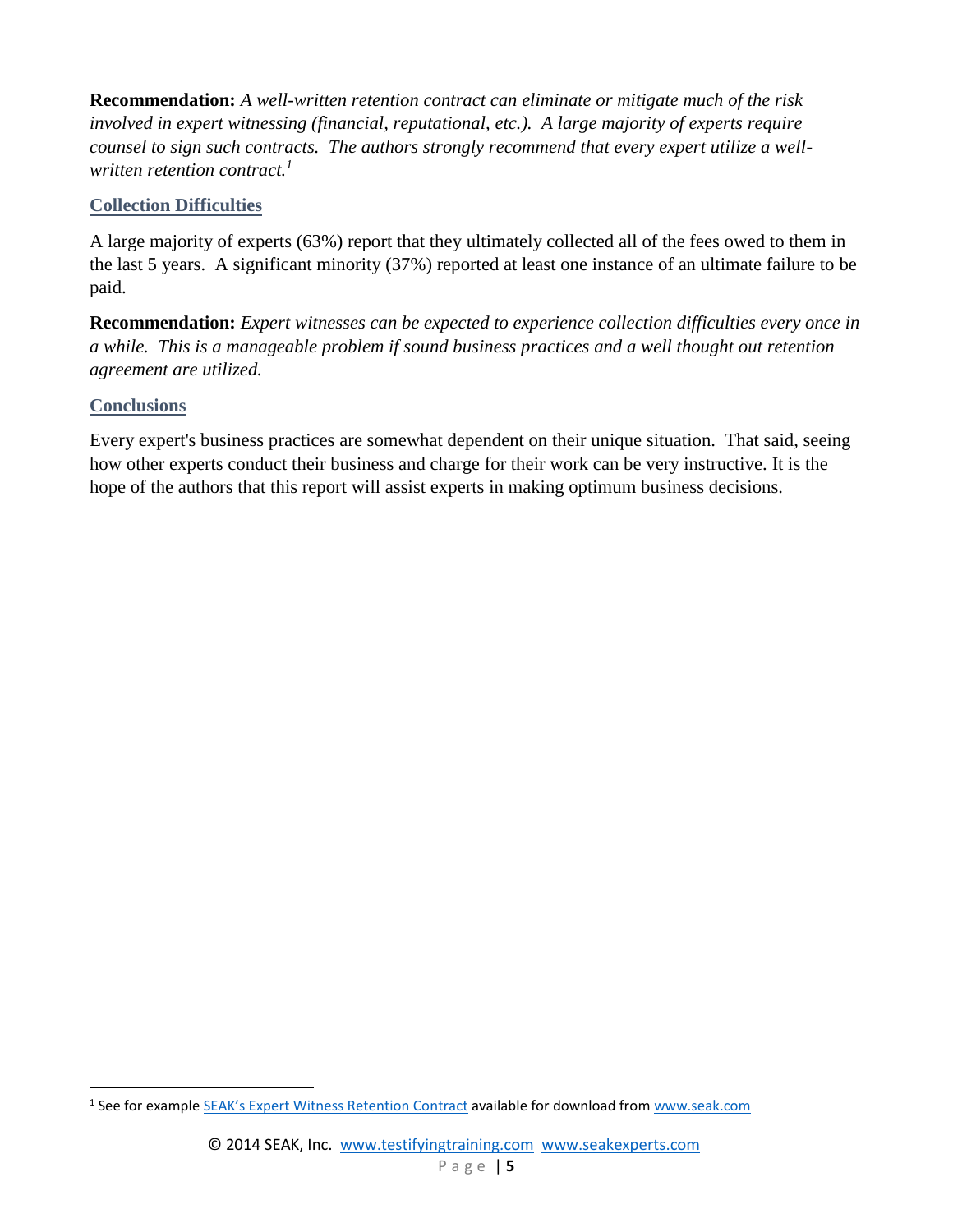# **2014 SURVEY RESULTS IN AGGREGATE - ALL EXPERTS**

| Number of Experts Responding In Survey                                          | 1931     |
|---------------------------------------------------------------------------------|----------|
| Hourly Fee for Testifying in Court AVERAGE                                      | \$451    |
| Hourly Fee for Testifying in Court HIGH                                         | \$5000   |
| Hourly Fee for Testifying in Court LOW                                          | \$125    |
| Hourly Fee for Case Review/Preparation AVERAGE                                  | \$333    |
| Hourly Fee for Case Review/Preparation HIGH                                     | \$1000   |
| Hourly Fee for Case Review/Preparation LOW                                      | \$80     |
| Hourly Fee for Deposition AVERAGE                                               | \$427    |
| Hourly Fee for Deposition HIGH                                                  | \$4800   |
| Hourly Fee for Deposition LOW                                                   | \$125    |
| Percentage of Experts Generally Requiring Up-Front Retainer                     | 81%      |
| Percentage of Those Experts Who Require Up-Front Retainers Whose                | 75%      |
| Retainers are at Least Partially Non-refundable                                 |          |
| <b>Retainer</b> AVERAGE (of those who require retainers)                        | \$3,048  |
| <b>Retainer</b> HIGH (of those who require retainers)                           | \$20,000 |
| <b>Retainer</b> LOW (of those who require retainers)                            | \$50     |
| Percentage of Experts Who Were CHALLENGED at Least Once Under                   | 20%      |
| <b>Daubert/Frye or for qualifications</b> During the Last 5 Years               |          |
| Percentage of Those Challenged Who Were EXCLUDED under                          | 14%      |
| <b>Daubert/Frye or for qualifications</b> at Least Once During the Last 5 Years |          |
| Percentage Charging CANCELLATION FEES for Trial Late Notice                     | 48%      |
| Cancellations                                                                   |          |
| Percentage Charging CANCELLATION FEES for Deposition Late Notice                | 47%      |
| Cancellations                                                                   |          |
| Percentage RAISING RATES during Last Five Years                                 | 64%      |
| Percentage of Those who Raised Rates Reporting that RAISING RATES               | 1%       |
| <b>Backfired</b> Because They May Have Priced Themselves out of the Market      |          |
| Percentage of Those who Raised Rates Reporting that <b>RAISING RATES</b>        | 66%      |
| <b>Was a Good Decision</b>                                                      |          |
| Percentage Usually Requiring Deposition Payment in Advance                      | 48%      |
| Percentage Usually Requiring Trial Payment in Advance                           | 45%      |
| Percentage Usually Requiring Minimum Charge for Depositions                     | 62%      |
| Average Minimum Deposition Charge for Depositions (for those with               | \$1,463  |
| minimums)                                                                       |          |
| Percentage of Experts Usually Requiring Minimum Charge for Trial                | 50%      |
| Average Minimum Charge for Trial (for those with minimums)                      | \$2,406  |
| Percentage Usually Requiring Counsel to Sign a Written Retention                | 66%      |
| <b>Agreement</b>                                                                |          |
| Percentage Reporting Ultimate Failure to be Paid in Last Five Years.            | 37%      |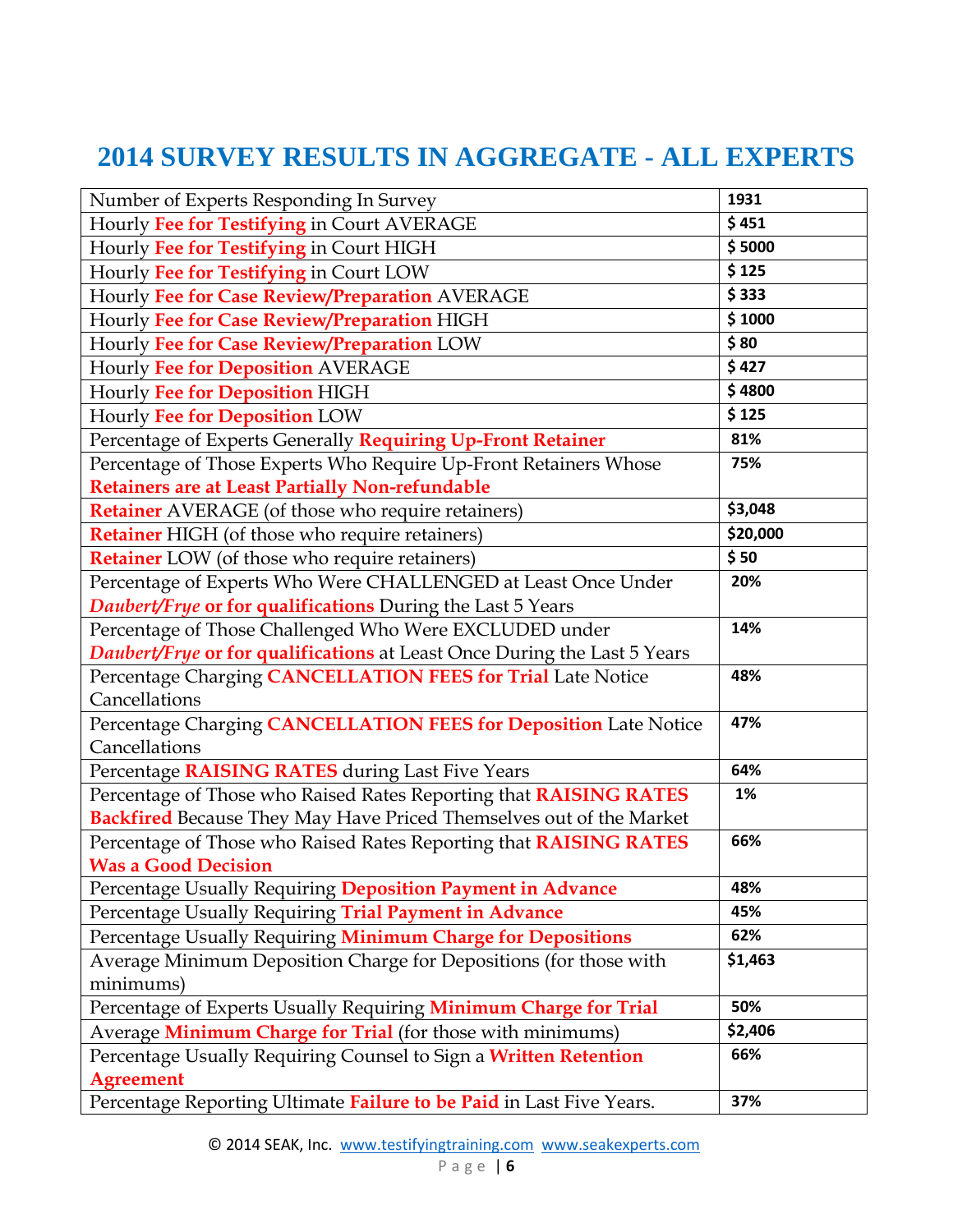### **SURVEY RESULTS BY AREA OF EXPERTISE**

The list of the specialties/areas of expertise covered in SEAK's complete 2014 expert witness fee survey and the number of responses for each specialty are as follows:

- Accident Reconstruction-34
- Accounting-36
- Actuarial-2
- Acupuncture-5
- Addiction Medicine-5
- Adoption-1
- Advertising-1
- Agriculture-3
- Allergy and Immunology-2
- Ambulatory Surgery-2
- Anesthesiology-10
- Appraisal Business-8
- Appraisal Personal Property-13
- Appraisal Real Property-8
- Appraisal and Valuation-24
- Aquatics Safety-2
- Arbitration/Mediation-6
- Arborist-12
- Architecture-20
- Athletics and Recreation-5
- Audio-2
- Audiologist-1
- Automotive-3
- Aviation and Aerospace-8
- Banking -11
- Behavioral and Social Sciences-7
- Biomechanics-7
- Building Inspection-4
- Business Damages-17
- Business Operations-5
- Business Valuation-15
- Cardiothoracic Surgery-3
- Cardiovascular Disease-12
- Chemistry/Chemicals-10
- Chiropractic-8
- Chiropractic Neurology-4
- Clothing/Apparel-1
- Colon and Rectal Surgery-4
- Communications-4
- Computers-19
- Construction-47
- Construction Defects-51
- Correctional Healthcare-4
- Cosmetology-1
- Criminalist-2
- Critical Care Medicine-3
- Dentistry-10
- Diabetes-3
- Diagnostic Radiology-4
- Disability Evaluation-16
- Disaster Recovery-2
- Dispute Resolution-2
- Document Examination-10
- $\bullet$  Dogs-2
- Dram Shop and Alcohol Services -3
- Earning Capacity-10
- Economics-19
- Education and Schools-8
- Electricity-6
- Electrodiagnostic-8
- Electronics-7
- Elevators and Escalators-1
- Emergency Medical Toxicology-1
- Emergency Medicine-29
- Emergency Preparedness-2
- Employment-13
- Endocrinology-5
- Engineering-18
- Engineering Agriculture-2
- Engineering Automotive-2
- Engineering Biomedical-4
- Engineering Chemical-6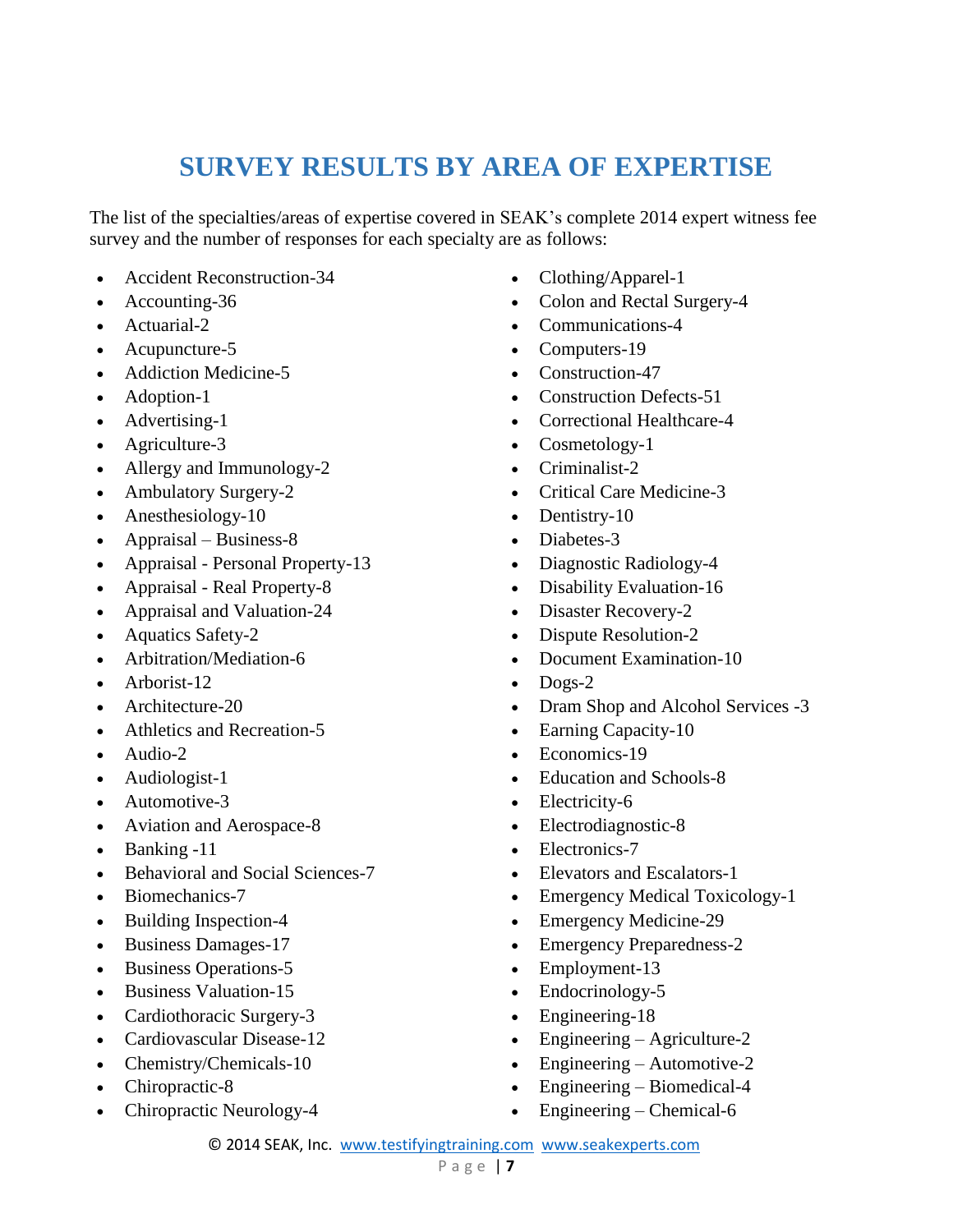- $\bullet$  Engineering Civil-32
- Engineering Electrical-14
- Engineering Geotechnical-6
- Engineering Mechanical-39
- Engineering Software-3
- $\bullet$  Engineering Structural -13
- Environmental-13
- Equipment and Machinery-14
- Explosives-1
- Failure Analysis-15
- Family Medicine-15
- Financial-21
- $\bullet$  Fire-12
- Firearms and Ballistics-3
- $\bullet$  Food-4
- Forensic Pathology-3
- Forensic Psychiatry-11
- Forensic Psychology-11
- Forensic Science-21
- Franchising-1
- Fraud-23
- Funerals/Cremation-2
- Gastroenterology-2
- General Practice-3
- General Surgery-6
- Geology-4
- Geriatric Psychiatry-2
- Geriatrics-9
- Gynecological Oncology-2
- Gynecology-6
- Hand Surgery-4
- Hematology-6
- $\bullet$  Hepatology-1
- $\bullet$  HMO-2
- Horses-2
- Hospice/Palliative Care-6
- Hospitalist-7
- Hotel and Restaurant-9
- Human Factors-10
- HVAC-4
- Hydrology-3
- Indoor Air Quality-4
- Industrial Design-3
- Industrial Hygiene-4
- Infectious Diseases-5
- Information Technology -4
- Insurance-21
- Intellectual Property-21
- Internal Medicine-22
- Internet-6
- Investigation-13
- Laboratories and Testing-2
- Land Surveying-2
- Landscape Design-1
- Law Enforcement/Criminal Justice-8
- $\bullet$  Legal-11
- Legal Nurse Consulting-16
- Life Care Planning-28
- Long-Term Care -6
- Management-9
- Manufacturing-4
- Maritime-10
- Marketing-4
- Maternal and Fetal Medicine-3
- Medical Devices-9
- Medical Management-11
- Mental Health-7
- Metallurgy-3
- Meteorology-2
- Midwife-2
- Mining-3
- $\bullet$  Mold-5
- Neonatal and Prenatal Medicine-2
- Nephrology1
- Neurological Surgery-7
- Neurology-22
- Neuro-Ophthalmology-1
- Neuropathology-2
- Neurophysiology-2
- Neuropsychiatry-3
- Neuropsychology-17
- Neuroradiology-4
- Noise-1
- Nuclear Medicine-1
- Nuclear Science-1
- Nurse-21